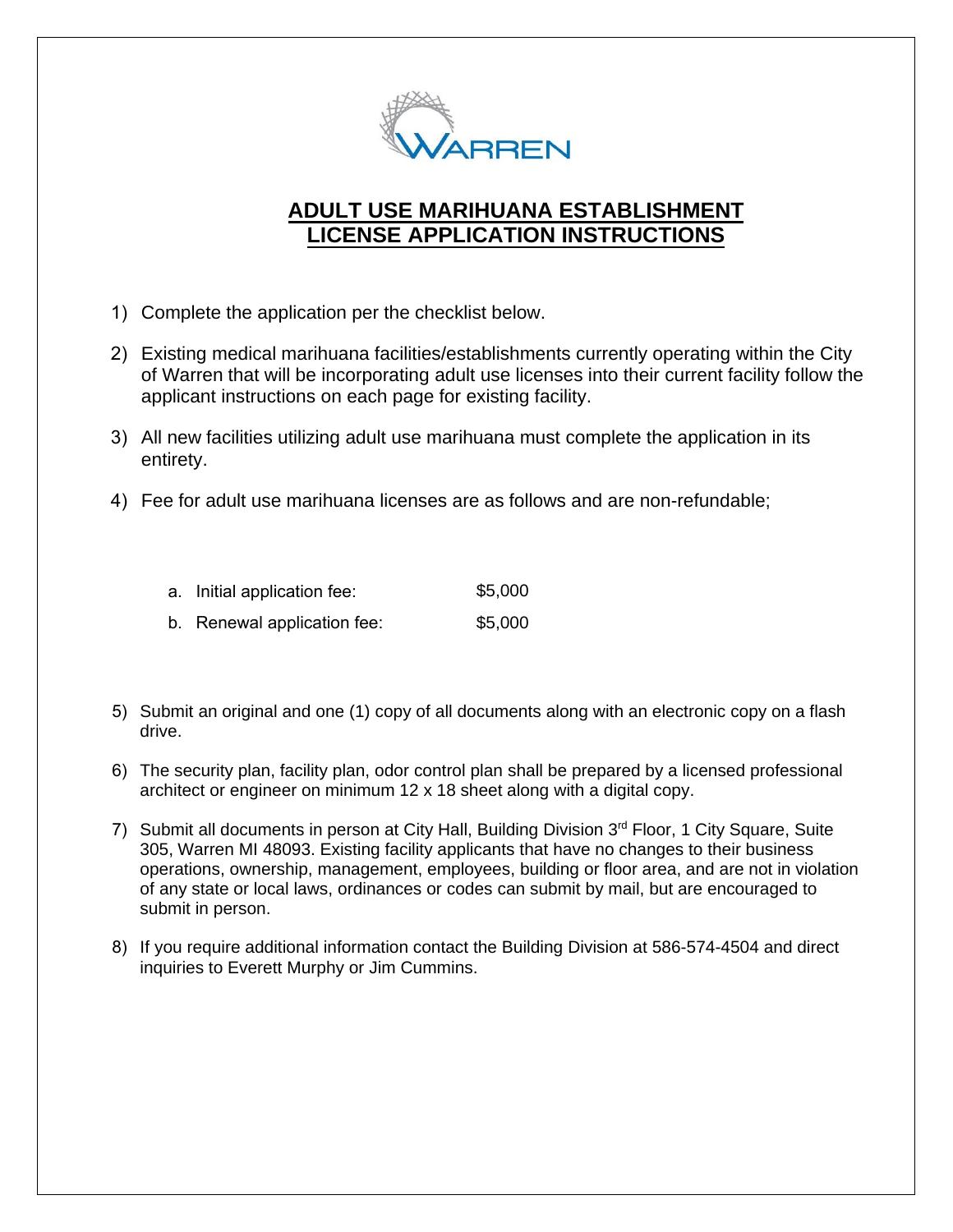### **ADULT USE MARIHUANA ESTABLISHMENT CHECKLIST**

#### **ALL FACILITIES**

- ☐ **Completed Application**
- □ **Complete Business Owner Information** (Existing facility follow comments on page 3) (complete business operation information, employee information, and declaration signature page)
- ☐ **Release** (sign and notarize)
- ☐ **Affidavit of Compliance**
- ☐ **Consent to Search – Business Owner**
- ☐ **Consent to Use/Search – Property Owner**
- □ **Copy of Driver's License or Government Identification** (a passport for any listed person who is domiciled outside the country) **for all of the following**:
	- ☐ **Applicant**
	- ☐ **Responsible Local Agent** (if different than the applicant)
	- ☐ **Employees** (not required for existing employees without changes)
	- ☐ **Former Associated Caregiver Operation** (not required for existing business)
	- ☐ **Owners, Beneficiaries, Partners, Members, Managers, Officers, and Directors** (not required for existing business)
- ☐ **Property Ownership Information** (not required for existing business) (deed, lease, real estate trust, purchase agreement, or other relevant document related to property ownership)
- □ **Facility/Establishment Plan** (not required for existing business unless identifying adult use grow areas as required by the MMMA, MMFLA, MRTMA with the Secretary of State on December 4, 2017 (MMER) Rule 8).
- ☐ **Disclosure 7 (and SA) – Criminal History with Attachments** (State Application) (not required for existing business)
- □ **Security Plan** (not required for existing business) (as required by MMER - Rule 27, including all alarm system information)
- ☐ **Submit copies of State of Michigan Business Entity License** (not required for existing business) (LARA company filings and business operating agreement)
- ☐ **Non-Refundable Application Fee**
- □ **Cash Bond** (for new establishments or existing establishment expansion)
- ☐ **Proof of Insurance**

### **SECURE TRANSPORTER FACILITY**

- ☐ **Copies of Each Vehicle's Registration** not required for existing businesses' existing vehicles (provide when available)
- ☐ **Copies of Vehicle Insurance** (provide when available)

#### **GROWING AND PROCESSING ESTABLISHMENTS**

- ☐ **Waste Disposal Plan** (not required for existing business)
- ☐ **Odor Control Plan** (not required for existing business)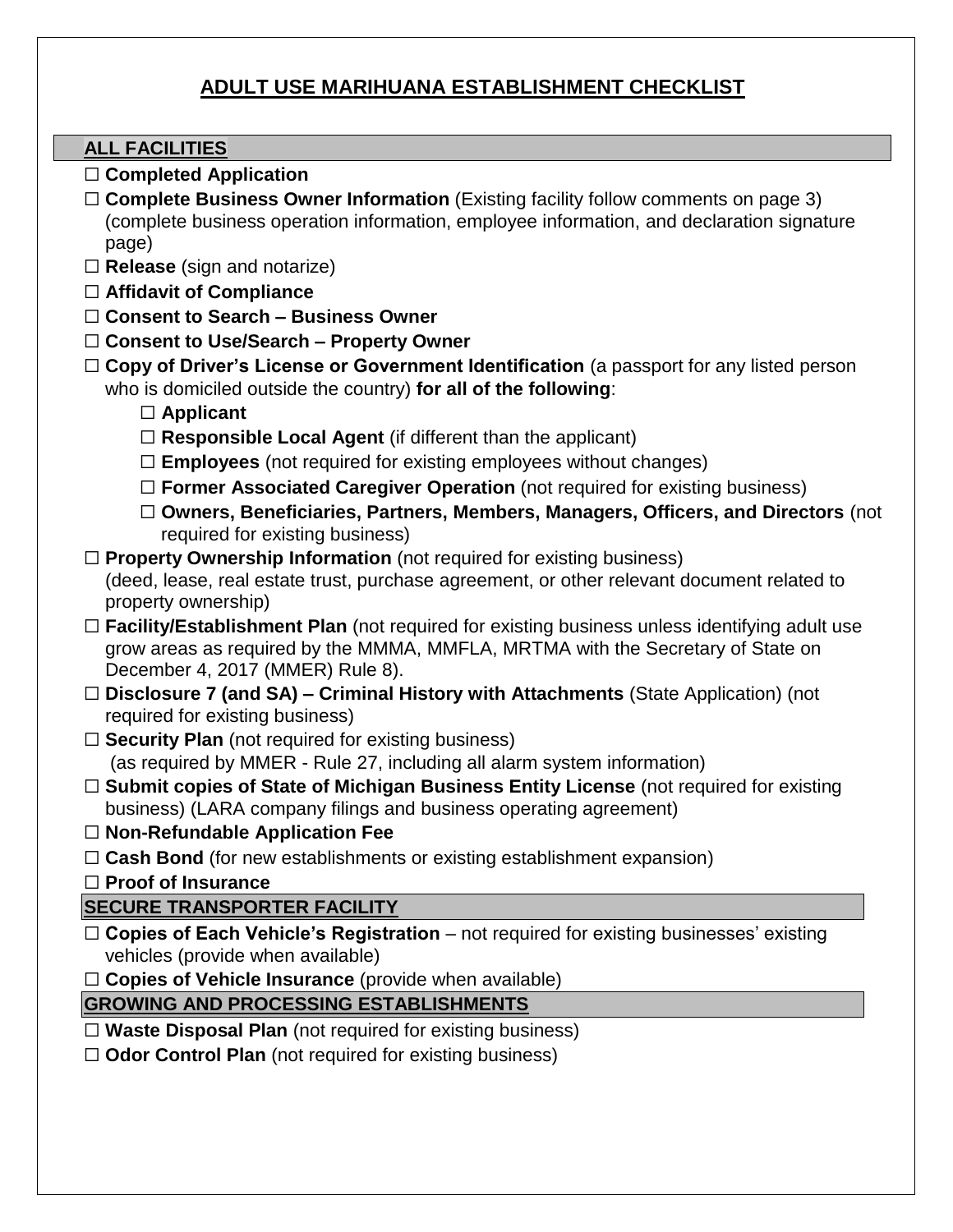|                                                                                                                                                                                                                                                                                                                                                                                                               | <b>RRFN</b><br><u>ADULT USE MARIHUANA ESTABLISHMENT</u><br><b>LICENSE APPLICATION</b><br><b>City of Warren</b><br>One City Square |                         | Page 1                          |
|---------------------------------------------------------------------------------------------------------------------------------------------------------------------------------------------------------------------------------------------------------------------------------------------------------------------------------------------------------------------------------------------------------------|-----------------------------------------------------------------------------------------------------------------------------------|-------------------------|---------------------------------|
|                                                                                                                                                                                                                                                                                                                                                                                                               | Warren, Michigan 48093                                                                                                            |                         |                                 |
|                                                                                                                                                                                                                                                                                                                                                                                                               | <b>PROPERTY INFORMATION</b>                                                                                                       |                         |                                 |
|                                                                                                                                                                                                                                                                                                                                                                                                               |                                                                                                                                   |                         |                                 |
|                                                                                                                                                                                                                                                                                                                                                                                                               |                                                                                                                                   |                         |                                 |
| <b>Establishment License Type (check one):</b>                                                                                                                                                                                                                                                                                                                                                                |                                                                                                                                   |                         |                                 |
| $\Box$ Grower State License A<br>$\Box$ Grower State License B                                                                                                                                                                                                                                                                                                                                                | $\Box$ Secure Transporter<br>□ Processor<br>NO. OF STACKED LICENSES<br>$\Box$ <b>Excess Grower</b>                                | NO. OF STACKED LICENSES |                                 |
| Does the applicant currently operate a medical marihuana operation in the City of Warren? YES $\Box$ NO $\Box$<br>Will this be a co-located facility*? YES $\Box$ NO $\Box$<br>Is the area of the facility being increased? YES $\Box$ NO $\Box$<br>*Applicants with co-location, stacking, or both are required to obtain a separate local license for each<br>type of state facility/establishment license. | <b>LOCAL SECURITY CONTACT</b>                                                                                                     |                         |                                 |
| Local Security Contact (a person who: (1) lives within 30 miles of the City boundaries; and (2) is available at<br>all times to assist emergency responders)                                                                                                                                                                                                                                                  |                                                                                                                                   |                         |                                 |
|                                                                                                                                                                                                                                                                                                                                                                                                               | (FIRST)                                                                                                                           |                         | (MIDDLE INITIAL)                |
| Home Address: (NO P.O. BOXES) City: City: State: Zip Code: City: City: City: City: City: City: City: City: City: City: City: City: City: City: City: City: City: City: City: City: City: City: City: City: City: City: City: C                                                                                                                                                                                |                                                                                                                                   |                         |                                 |
| Driver's License/State ID No.: ___________________________________Date of Birth: _________________________                                                                                                                                                                                                                                                                                                    |                                                                                                                                   |                         |                                 |
|                                                                                                                                                                                                                                                                                                                                                                                                               |                                                                                                                                   |                         |                                 |
|                                                                                                                                                                                                                                                                                                                                                                                                               |                                                                                                                                   |                         |                                 |
| $\Box$ The Local Security Contact is not employed by any governmental agency.                                                                                                                                                                                                                                                                                                                                 |                                                                                                                                   |                         |                                 |
| <b>Applicant Signature:</b><br><b>Printed Name:</b><br>Company and title:                                                                                                                                                                                                                                                                                                                                     |                                                                                                                                   |                         | Date: _________________________ |
|                                                                                                                                                                                                                                                                                                                                                                                                               |                                                                                                                                   |                         |                                 |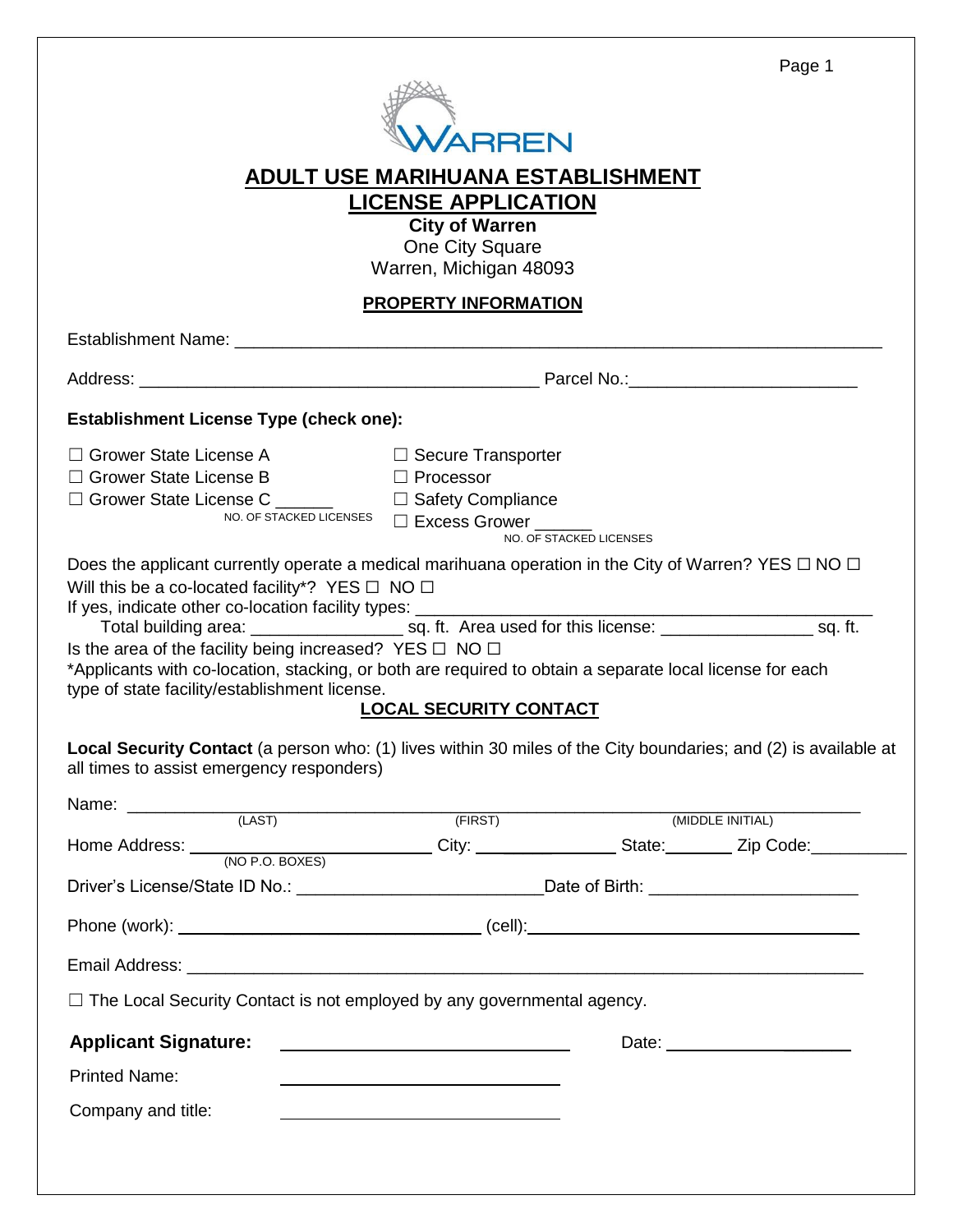Page 2

# **BUSINESS OWNER INFORMATION**

| <b>Business Owner type (check one):</b><br>$\Box$ Individual<br>$\Box$ Sole Proprietorship<br>$\Box$ Corporation                                                                                                                     | $\Box$ Trust<br>$\Box$ |                      | $\Box$ Limited Liability Corporation or Partnership |
|--------------------------------------------------------------------------------------------------------------------------------------------------------------------------------------------------------------------------------------|------------------------|----------------------|-----------------------------------------------------|
|                                                                                                                                                                                                                                      |                        |                      |                                                     |
|                                                                                                                                                                                                                                      |                        |                      |                                                     |
|                                                                                                                                                                                                                                      |                        |                      |                                                     |
|                                                                                                                                                                                                                                      |                        |                      |                                                     |
|                                                                                                                                                                                                                                      |                        |                      |                                                     |
|                                                                                                                                                                                                                                      |                        |                      |                                                     |
|                                                                                                                                                                                                                                      |                        |                      |                                                     |
|                                                                                                                                                                                                                                      |                        |                      |                                                     |
|                                                                                                                                                                                                                                      |                        |                      |                                                     |
| Federal Tax Identification No. <b>All and Security Control of the Control of Control Control of Control Control of Control of Control Control of Control of Control of Control of Control of Control of Control of Control of Co</b> |                        |                      |                                                     |
| 3. Local Agent Name (if different than above): _________________________________                                                                                                                                                     |                        |                      |                                                     |
|                                                                                                                                                                                                                                      |                        |                      |                                                     |
|                                                                                                                                                                                                                                      |                        |                      |                                                     |
| $\Box$ The Local Agent is not employed by any governmental agency.                                                                                                                                                                   |                        |                      |                                                     |
| $\Box$ Consent to communication by electronic communication between the City and Authorized Representative.<br>Attach additional Pages if necessary.                                                                                 |                        |                      |                                                     |
| If an entity, also complete Page 4 - Business Owner Information.                                                                                                                                                                     |                        |                      |                                                     |
|                                                                                                                                                                                                                                      | <b>STATE LICENSE</b>   |                      |                                                     |
| Status (check all that apply):<br>$\Box$ Applied for State License prequalification                                                                                                                                                  |                        | Date: ______________ |                                                     |
| $\Box$ Received prequalification                                                                                                                                                                                                     |                        | Date: _____________  |                                                     |
| □ Applied for State License final approval                                                                                                                                                                                           |                        | Date: _____________  |                                                     |
| Attach a copy of your State prequalification.                                                                                                                                                                                        |                        |                      |                                                     |
|                                                                                                                                                                                                                                      |                        |                      | Date: ________________                              |
| <b>Printed Name:</b><br><u> 1989 - Johann Barbara, margaret eta biztanleria (h. 1989).</u>                                                                                                                                           |                        |                      |                                                     |
| Company and title:                                                                                                                                                                                                                   |                        |                      |                                                     |
|                                                                                                                                                                                                                                      |                        |                      |                                                     |
| $\Box$ The Applicant is not employed by any governmental agency.                                                                                                                                                                     |                        |                      |                                                     |
|                                                                                                                                                                                                                                      |                        |                      |                                                     |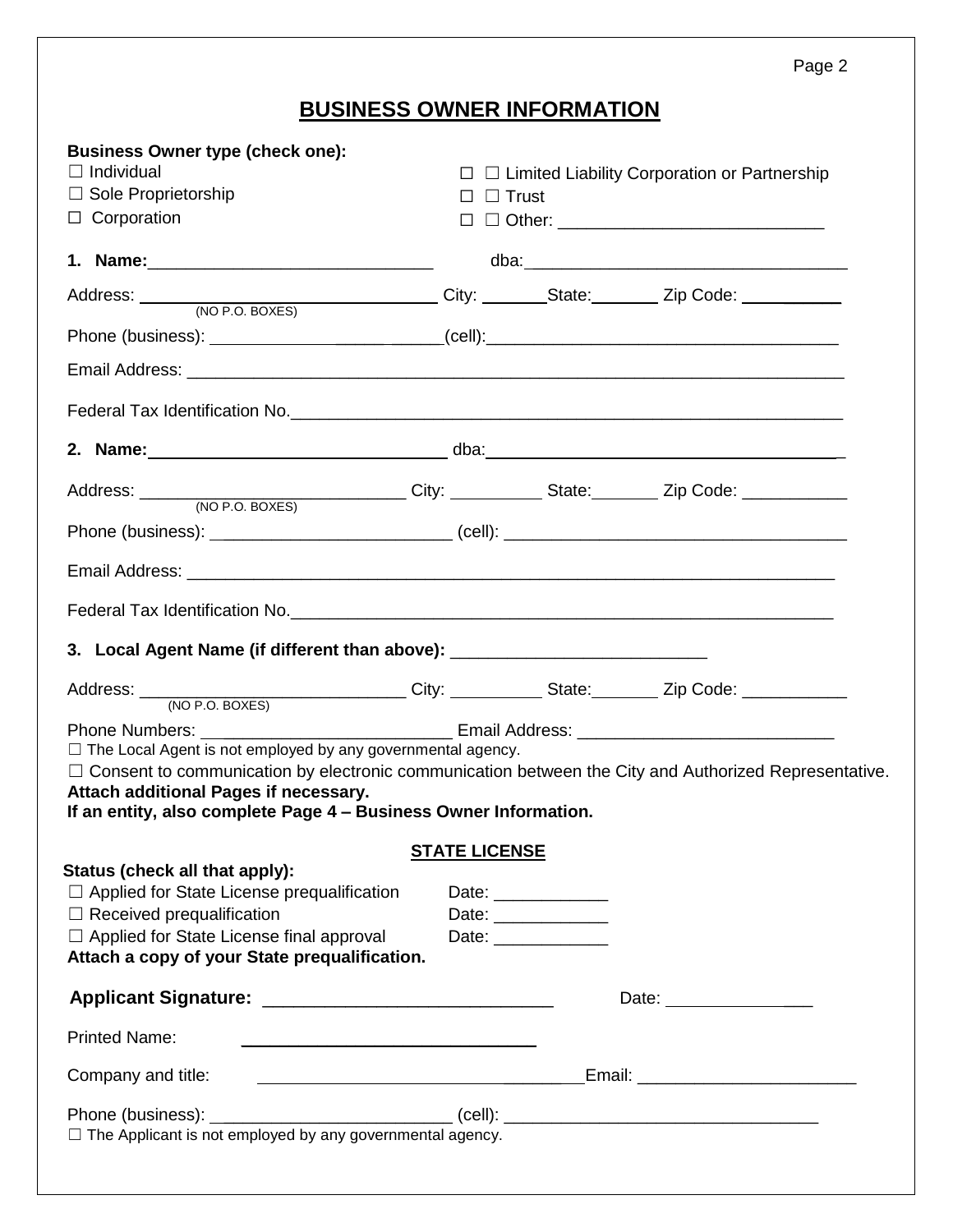## **BUSINESS OPERATION INFORMATION**

If existing business, will all current operations, ownerships and employee status remain the same?  $YES \Box NO \Box If yes go to page 6$ 

|      | 1. Provide the hours of operation*:                                                                                                                                                          |                                  |
|------|----------------------------------------------------------------------------------------------------------------------------------------------------------------------------------------------|----------------------------------|
|      |                                                                                                                                                                                              |                                  |
|      |                                                                                                                                                                                              | Friday: ________________________ |
|      | Wednesday: ___________________                                                                                                                                                               | Saturday: ___________________    |
|      |                                                                                                                                                                                              | Sunday: ______________________   |
|      | 2. Described services provided/operations conducted**:                                                                                                                                       |                                  |
|      |                                                                                                                                                                                              |                                  |
|      |                                                                                                                                                                                              |                                  |
|      | 3. Anticipated start of construction or remodel date: ____________________                                                                                                                   |                                  |
| 4.   |                                                                                                                                                                                              |                                  |
| 5.   | <b>For Secure Transporters:</b>                                                                                                                                                              |                                  |
|      | Have transport vehicles been purchased***? YES $\Box$ NO $\Box$                                                                                                                              |                                  |
|      | If yes, provide make, model, and vin number of the vehicles:                                                                                                                                 |                                  |
|      |                                                                                                                                                                                              |                                  |
|      |                                                                                                                                                                                              |                                  |
|      | * For Growers: provide hours open for secure transporter pickup. For a Processor, a Safety Compliance<br>Facility, or a Secure Transporter: provide the hours employees will be on premises. |                                  |
| etc. | ** Administrative functions, methods of extraction, secure transporter delivery/pickup, truck storage,                                                                                       |                                  |
|      | *** Applicant must update this information within seven days of purchasing or selling a vehicle<br>to be used for marihuana transport.                                                       |                                  |
|      |                                                                                                                                                                                              | Date: __________________         |
|      | <b>Printed Name:</b>                                                                                                                                                                         |                                  |
|      | Company and title:                                                                                                                                                                           |                                  |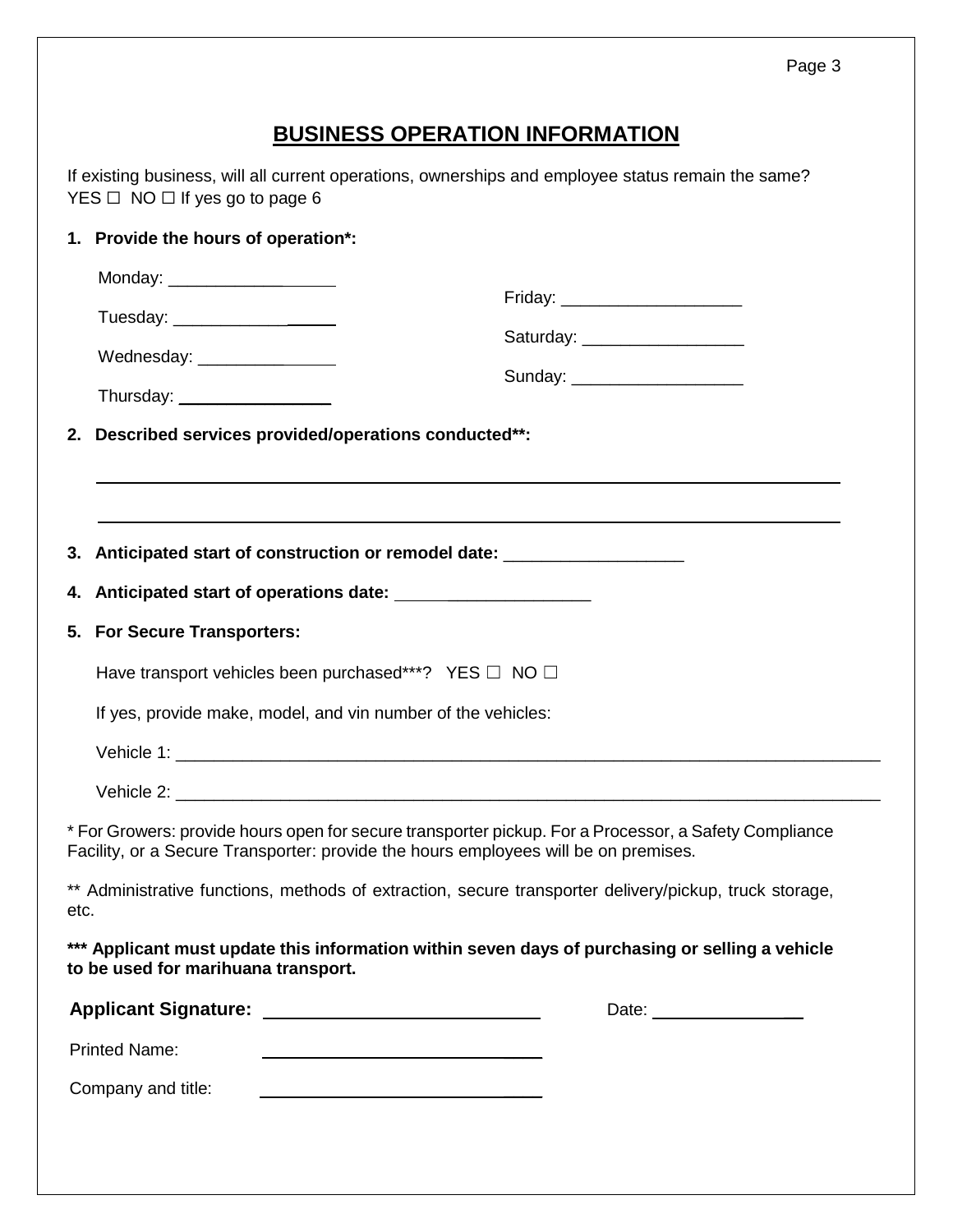|--|--|

### **BUSINESS OWNER INFORMATION**

#### **PROPERTY INFORMATION**

Establishment Address: \_\_\_\_\_\_\_\_\_\_\_\_\_\_\_\_\_\_\_\_\_\_\_\_\_\_\_\_\_\_\_\_\_\_\_\_\_\_\_ Parcel No.:\_\_\_\_\_\_\_\_\_\_\_\_\_\_\_\_\_\_

#### **ENTITY INFORMATION**

**List the following entity information:**  For sole proprietor – The proprietor For trusts – All beneficiaries For a partnership and limited liability partnerships – All partners For a limited liability company – All members and managers For a corporation – All corporate officers and directors

1. **Name:**

Title (i.e. partner, member etc.):

 $\Box$  This person is not employed by any governmental agency.

2. **Name:**

Title (i.e. partner, member etc.): Title (i.e. partner, member etc.):

 $\Box$  This person is not employed by any governmental agency.

3. **Name:**

Title (i.e. partner, member etc.):

 $\Box$  The person is not employed by any governmental agency.

4. **Name:**

Title (i.e. partner, member etc.): <u>comparent</u>

 $\Box$  The person is not employed by any governmental agency.

Attach additional Pages if necessary.

| <b>Applicant Signature:</b> |  |
|-----------------------------|--|
|-----------------------------|--|

**Applicant Signature:** Date:

Printed Name:

Company and title: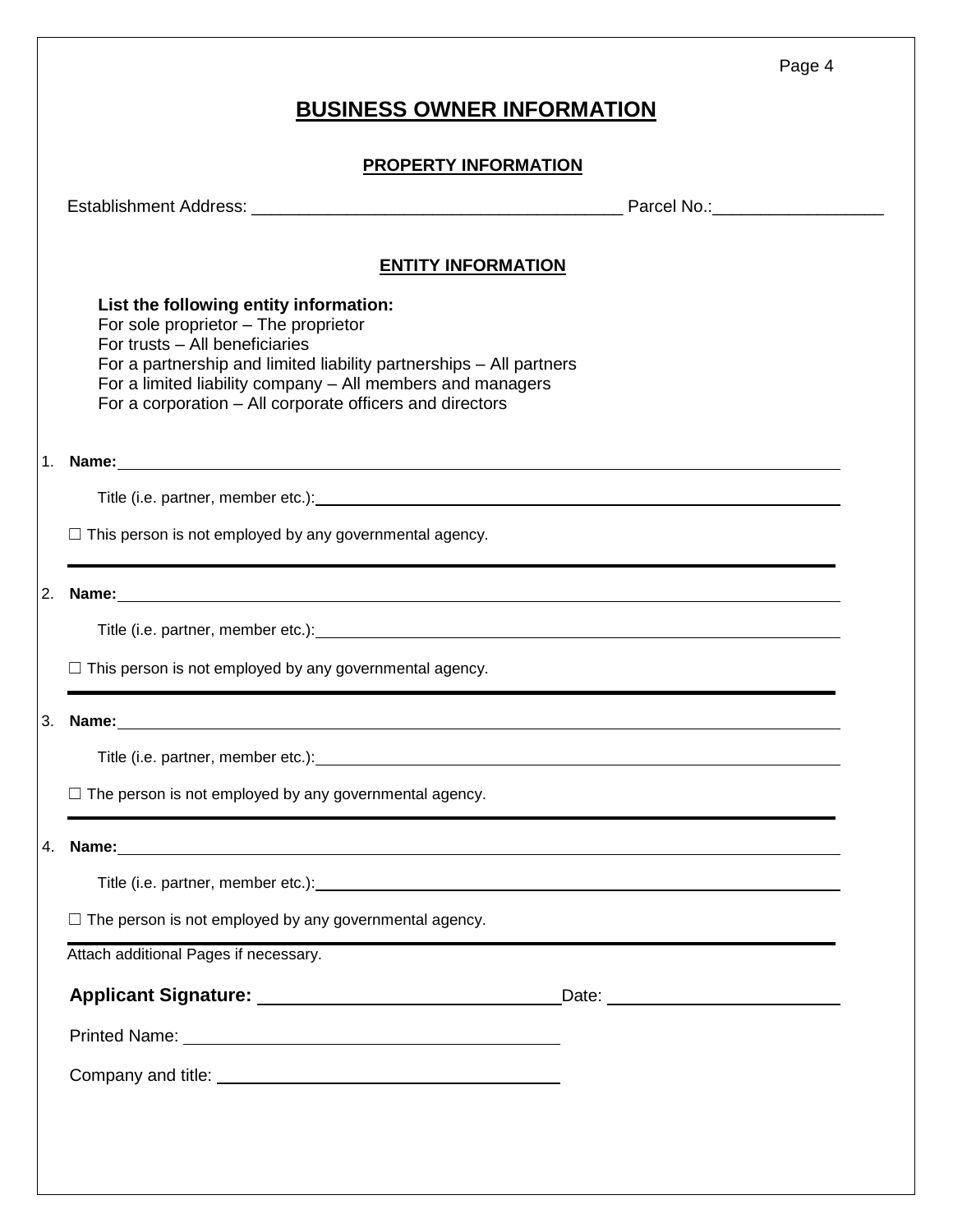### **EMPLOYEE INFORMATION**

(including contract employees)

#### **PROPERTY INFORMATION**

Establishment Address: \_\_\_\_\_\_\_\_\_\_\_\_\_\_\_\_\_\_\_\_\_\_\_\_\_\_\_\_\_\_\_\_\_\_ Parcel No.:\_\_\_\_\_\_\_\_\_\_\_\_\_\_\_\_\_\_

#### **EMPLOYEE INFORMATION**

<u> 1980 - Johann Barn, fransk politik (f. 1980)</u>

| Name: |  |
|-------|--|
|       |  |

Job title: Date of Birth:  $\Box$  CHECK BOX IF THE EMPLOYEE IS EITHER A MANAGER OR INVOLVED IN THE BUSINESS OPERATION  $\Box$  CHECK BOX IF THE EMPLOYEE HAS A CHAUFFER'S LICENSE

**Name:**

Job title: Date of Birth: Date of Birth: Date of Birth: Date of Birth: Date of Birth: Date of Birth: Date of Birth: Date of Birth: Date of Birth: Date of Birth: Date of Birth: Date of Birth: Date of Birth: Date of Birth: D

 $\Box$  CHECK BOX IF THE EMPLOYEE IS EITHER A MANAGER OR INVOLVED IN THE BUSINESS OPERATION

 $\Box$  CHECK BOX IF THE EMPLOYEE HAS A CHAUFFER'S LICENSE

| Name:                                                                               |                |
|-------------------------------------------------------------------------------------|----------------|
| Job title:                                                                          | Date of Birth: |
| CHECK BOX IF THE EMPLOYEE IS EITHER A MANAGER OR INVOLVED IN THE BUSINESS OPERATION |                |
| $\Box$ CHECK BOX IF THE EMPLOYEE HAS A CHAUFFER'S LICENSE                           |                |
|                                                                                     |                |

**Name:** Job title: Date of Birth:  $\Box$  CHECK BOX IF THE EMPLOYEE IS EITHER A MANAGER OR INVOLVED IN THE BUSINESS OPERATION  $\Box$  CHECK BOX IF THE EMPLOYEE HAS A CHAUFFER'S LICENSE

| Name:                                                                                      |                |  |
|--------------------------------------------------------------------------------------------|----------------|--|
| Job title:                                                                                 | Date of Birth: |  |
| $\Box$ CHECK BOX IF THE EMPLOYEE IS EITHER A MANAGER OR INVOLVED IN THE BUSINESS OPERATION |                |  |
| $\Box$ CHECK BOX IF THE EMPLOYEE HAS A CHAUFFER'S LICENSE                                  |                |  |

Attach additional Pages if necessary. **The business owner must submit an updated list to the City of Warren Building Department within fourteen days of hiring a new employee, or a current employee legally changing his/her name. Along with the list, the business owner must submit a copy of each new employee's Driver's License.** 

| <b>Applicant Signature:</b> | Date: |
|-----------------------------|-------|
| Printed Name:               |       |
| Company and title:          |       |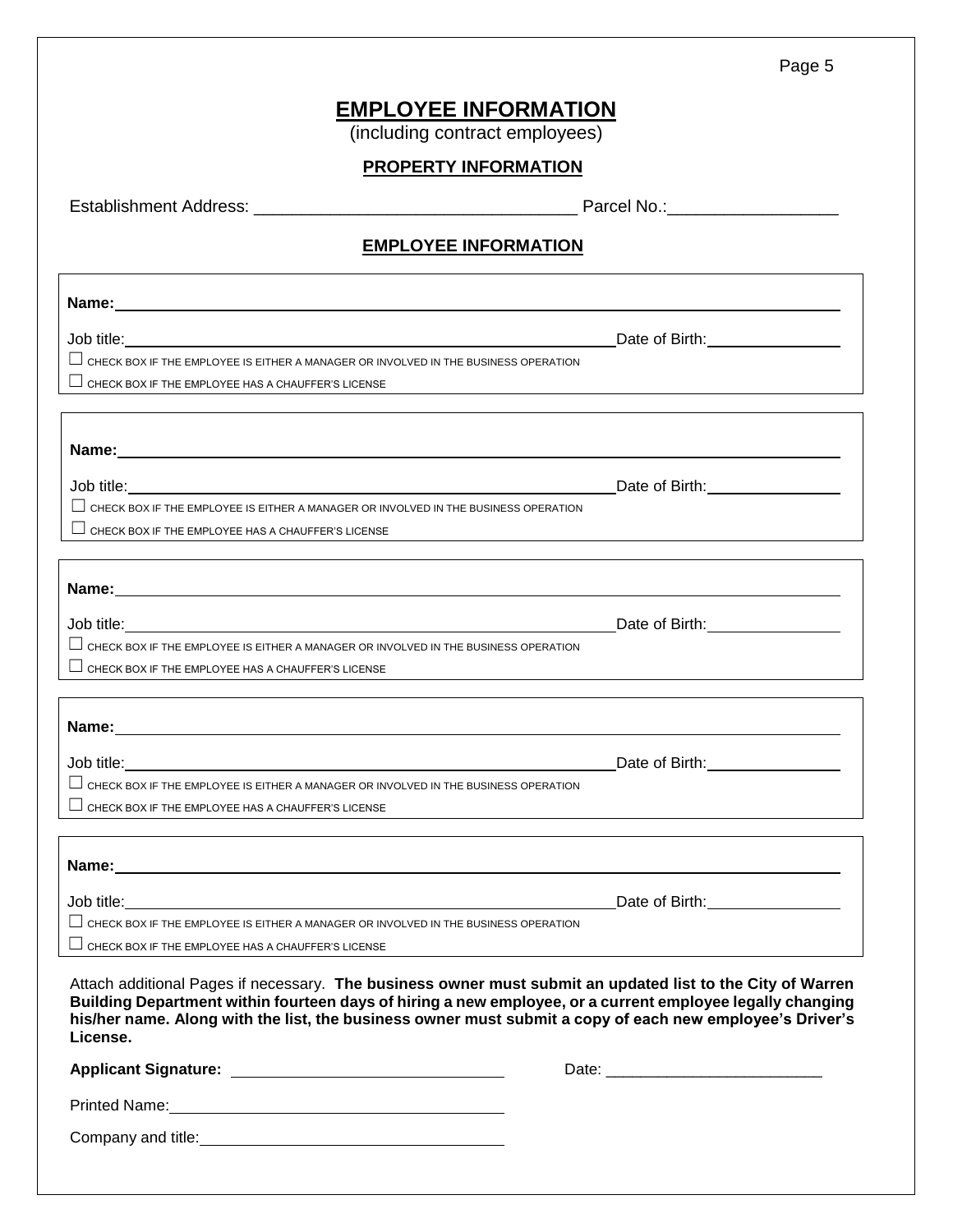By signing this Application, I declare, on behalf of the applicant and myself, all of the following:

The information contained in this Application, its instructions, affidavits, exhibits, and attachments are true and complete to the best of my knowledge.

**I have read, understood, had the opportunity to consult with legal counsel regarding, and agree to be bound by and abide by the City of Warren Marihuana Regulatory Ordinance and the City of Warren Zoning Ordinance, this Application and its conditions, and any terms or conditions placed on an Applicant, License, or Licensee by the City of Warren. My obligations include all requirements and regulations in the City Ordinances, including but not limited to, the following notice requirements contained in the Ordinances:**

- (a) Immediately report in writing to the Division of Building and Safety Engineering any fire, accident, chemical spill, criminal charges brought against a responsible party, or a government agency enforcement action taken against the Marihuana business or a responsible party.
- (b) Within 24 hours of any criminal activity on the property, make a police report with the Warren Police Department and provide a copy of the police report to the Division of Building and Safety Engineering.
- (c) Within 10 days of a change in operation that would materially alter any answer to a question on this Application, a subsequent application, or renewal, I shall provide written notice of such change and any change to any of the application documents to the City's Division of Building and Safety Engineering.

I agree to abide by the cost recovery provision, and I understand that marihuana possession is illegal under Federal Law (21 USC 812(b)(1)(B)). I indemnify the City of Warren, its past, present, and future officers, directors, attorneys, agents, employees, representatives, insurers, assigns, and all current and former elected and appointed City officials, from and against any claim of liability or loss; penalties; damages; attorney fees; professional advisor fees; settlements; or other expenses related to conducting an investigation, issuing a marihuana establishment license, and disclosing information contained in this Application or obtained during the investigation to Federal or State authorities; or as required by law or court order.

To the best of my knowledge, no one listed in this Application is employed by a governmental unit or is otherwise prohibited from obtaining a State Facility or Establishment License.

I hereby acknowledge that the non-refundable Application fee for each marihuana establishment license is \$5,000.00 and each license has a non-refundable annual renewal fee of \$5,000.00, as established by the Warren City Council.

**I am the business owner or I am an agent of the business owner with authorization to both sign this Application and release or cause to be released all information required to investigate the Application.** 

| Driver's License/Government ID No.: Notice and Contract the Contract of the Contract of True Contract of True Contract of True Contract of True Contract of True Contract of True Contract of True Contract of True Contract o | Date of Birth: National Property of Birth:   |
|--------------------------------------------------------------------------------------------------------------------------------------------------------------------------------------------------------------------------------|----------------------------------------------|
|                                                                                                                                                                                                                                | $\left(\text{cell}\right)$ : $\qquad \qquad$ |
|                                                                                                                                                                                                                                |                                              |
|                                                                                                                                                                                                                                |                                              |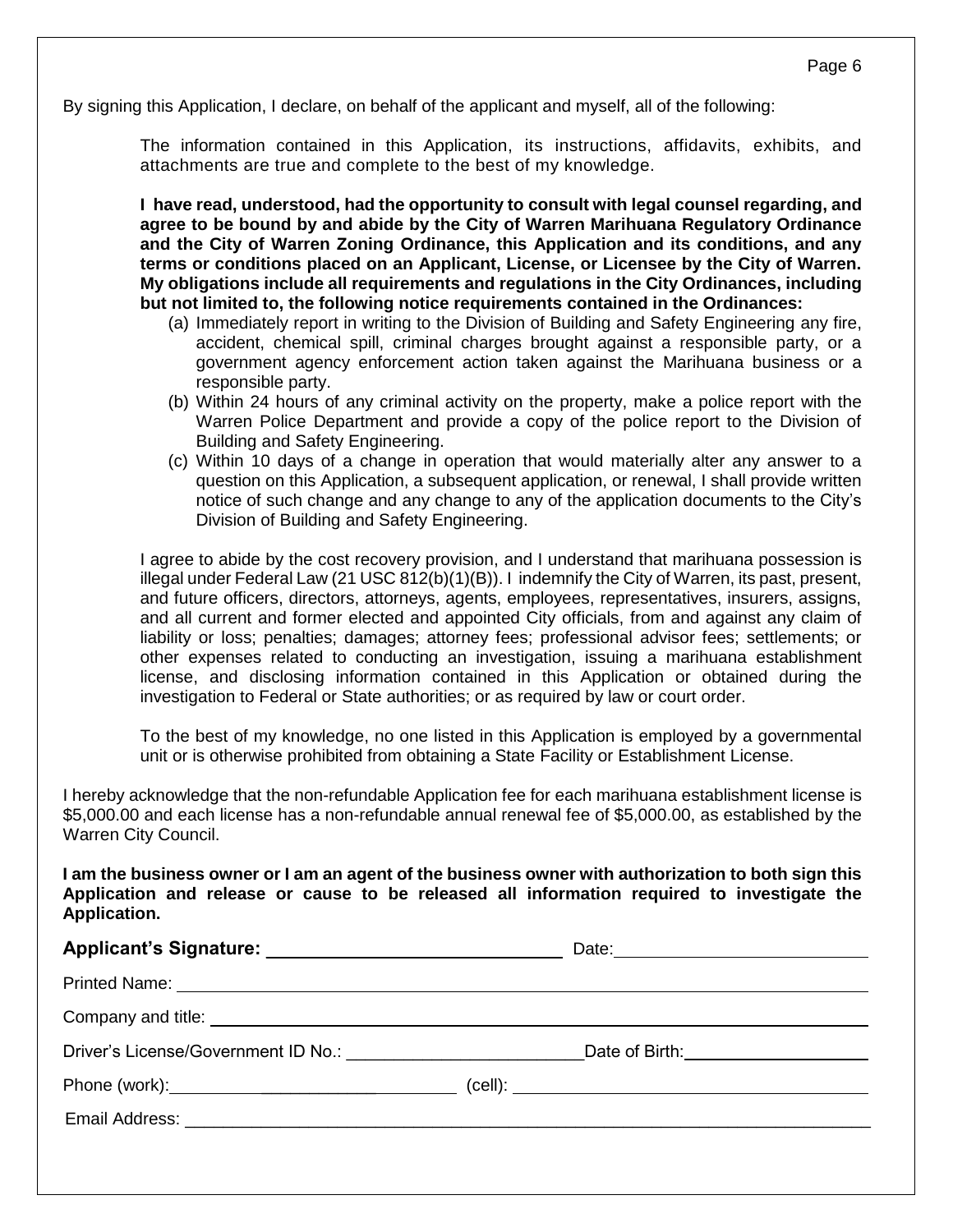|                          |     |                          | Page 7                 |
|--------------------------|-----|--------------------------|------------------------|
|                          |     | ARREN                    |                        |
|                          |     | <b>RELEASE</b>           |                        |
| <b>STATE OF MICHIGAN</b> |     |                          |                        |
| <b>COUNTY OF</b>         | SS. |                          |                        |
| [NAME]                   |     | on behalf of Applicant _ | and myself being first |

duly sworn, deposes and states that I hereby acknowledge and agree that:

I understand that the granting of a City marihuana establishment license to operate a marihuana establishment is a privilege and not a right and does not confer upon the applicant any business expectation or any other possible cause of action if I am denied a City marihuana establishment license by the City.

The applicant, myself, and any subsidiaries, affiliates, officers, directors, shareholders, managers, members, successors, and assigns forever covenant and agree not to sue or bring any action in law, or in equity, including, but not limited to, an action in any court, forum, tribunal or arbitration proceeding and hereby release the City of Warren, its past, present, and future officers, directors, attorneys, agents, employees, representatives, insurers, assigns, the current and former members of the Warren City Council, and all other elected and appointed current and former City officials, of and from any and all claims, cross-claims, counterclaims, liability, demands, actions, causes of action, suits, debts, judgments, executions, damages and rights of whatever nature in law, equity or otherwise, which now exist or which may subsequently accrue by reason of any acts, events or facts which now exist or which could have been asserted arising out of the acts, transactions or occurrences which refer or relate to or arise out of or in connection with this Application and the actions or inactions of the City in considering, acting upon and/or awarding, approving, denying, or issuing licenses for the type of license addressed in this Application and the process contained in the City of Warren Ordinances regarding the marihuana establishments or marihuana licenses, including but not limited to the City of Warren Marihuana Regulatory Ordinance and the City of Warren Zoning Ordinance.

The operation of a licensed marihuana establishment is a revocable privilege and not a right, in conformance with applicable State law. Nothing in the City's Ordinances or the Application for a City operating license, its instructions, affidavits, exhibits, and attachments are to be construed to grant a property right for an individual or business entity to engage in the use, distribution, cultivation, production, possession, transportation, or sale of marihuana as a commercial enterprise. Any business entity or individual which purports to have engaged in such activities either prior to or after the enactment of the City of Warren Marihuana Regulatory Ordinance permitting certain adult use marihuana establishment licenses without obtaining the required authorization from the City and the State is deemed to be an illegally established use and is not entitled to legal nonconforming status. Nothing in the City's Ordinance or the Application are to be held or construed to grant a vested right, license, permit, or privilege to marihuana operations within the City.

I have the responsibility to prove that I am eligible, suitable, and qualified to be licensed. Information not initially requested or additional information may be requested by the City.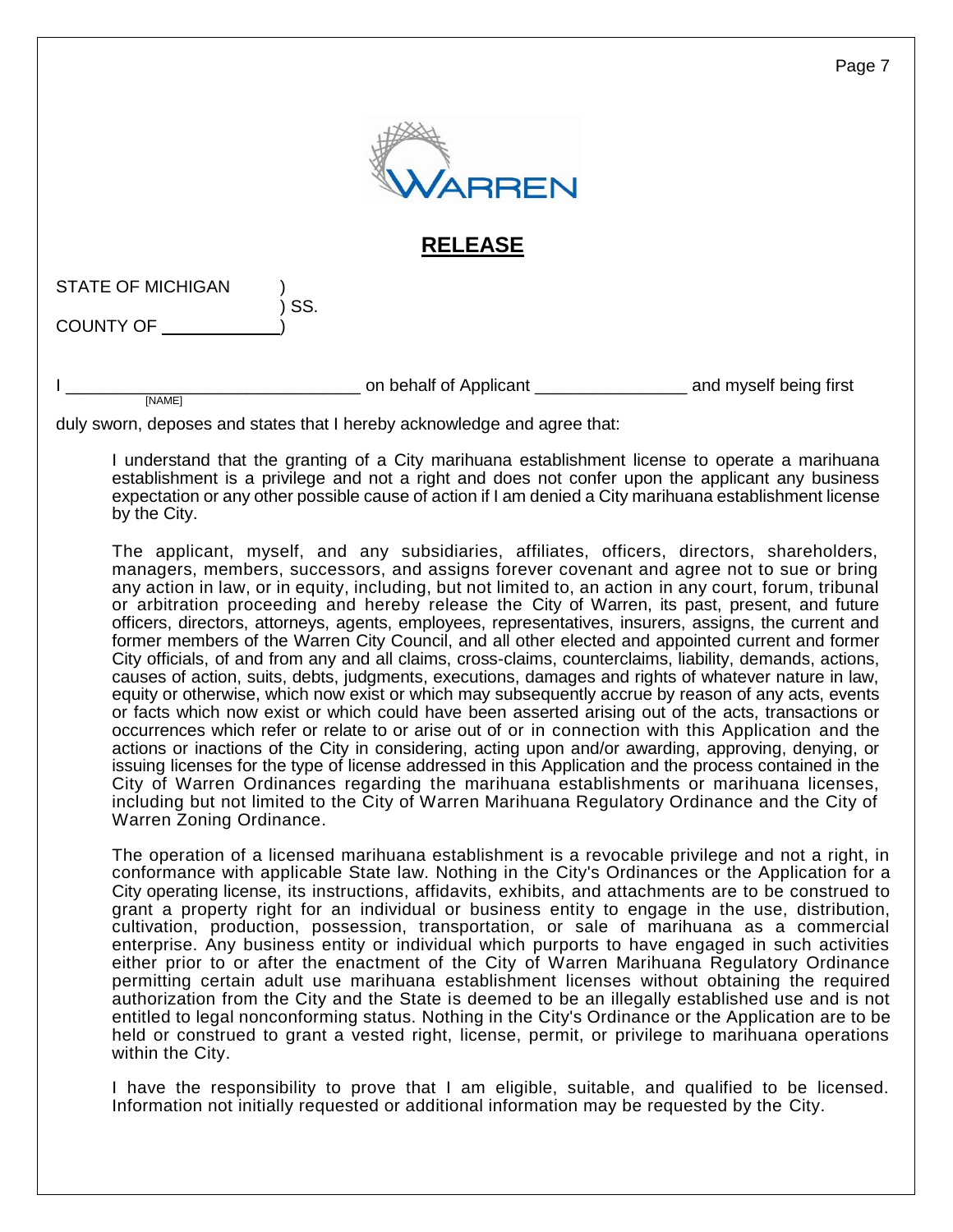I consent to inspections, searches, and seizures as provided in State law, MCL 333.27401 of the Michigan Medical Marihuana Facilities Licensing Act and MCL 333.27957 of the Michigan Regulation and Taxation of Marihuana Act (MCL 333.27951 et seq.); the marihuana administrative rules, and City Ordinances to disclose to the City and its agents of otherwise confidential records, including tax records, held by any Federal, State, or local agency, credit bureau, or financial institution, while applying for or holding a City marihuana operating license. This consent is authorization to review and inspect tax records administered under the Michigan Revenue Act, 1941 PA 122.

I am the business owner for the Applicant or I am an agent of the business owner with authorization to both sign this Application and legally bind the Applicant and I have had the opportunity to consult with legal counsel regarding this Application, with attachments, including this Release and the Affidavits.

Signature: \_\_\_\_\_\_\_\_\_\_\_\_\_\_\_\_\_\_\_\_\_\_\_\_\_\_\_\_\_\_\_\_\_\_\_\_\_\_\_\_\_

Title:

Subscribed and sworn to before me

this \_\_\_\_\_\_\_\_ day of \_\_\_\_\_\_\_\_\_\_\_\_\_\_\_\_\_\_\_\_ 20\_\_\_\_\_\_\_.

\_\_\_\_\_\_\_\_\_\_\_\_\_\_\_\_\_\_\_\_\_\_\_\_\_\_\_\_\_\_\_\_\_\_\_\_\_\_\_\_\_\_\_\_\_\_\_\_\_\_ Notary Public \_\_\_\_\_\_\_\_\_\_\_\_\_\_\_\_\_\_\_\_\_\_\_\_\_\_\_\_\_\_\_\_ County, Michigan My commission expires:

Acting in County of:  $\blacksquare$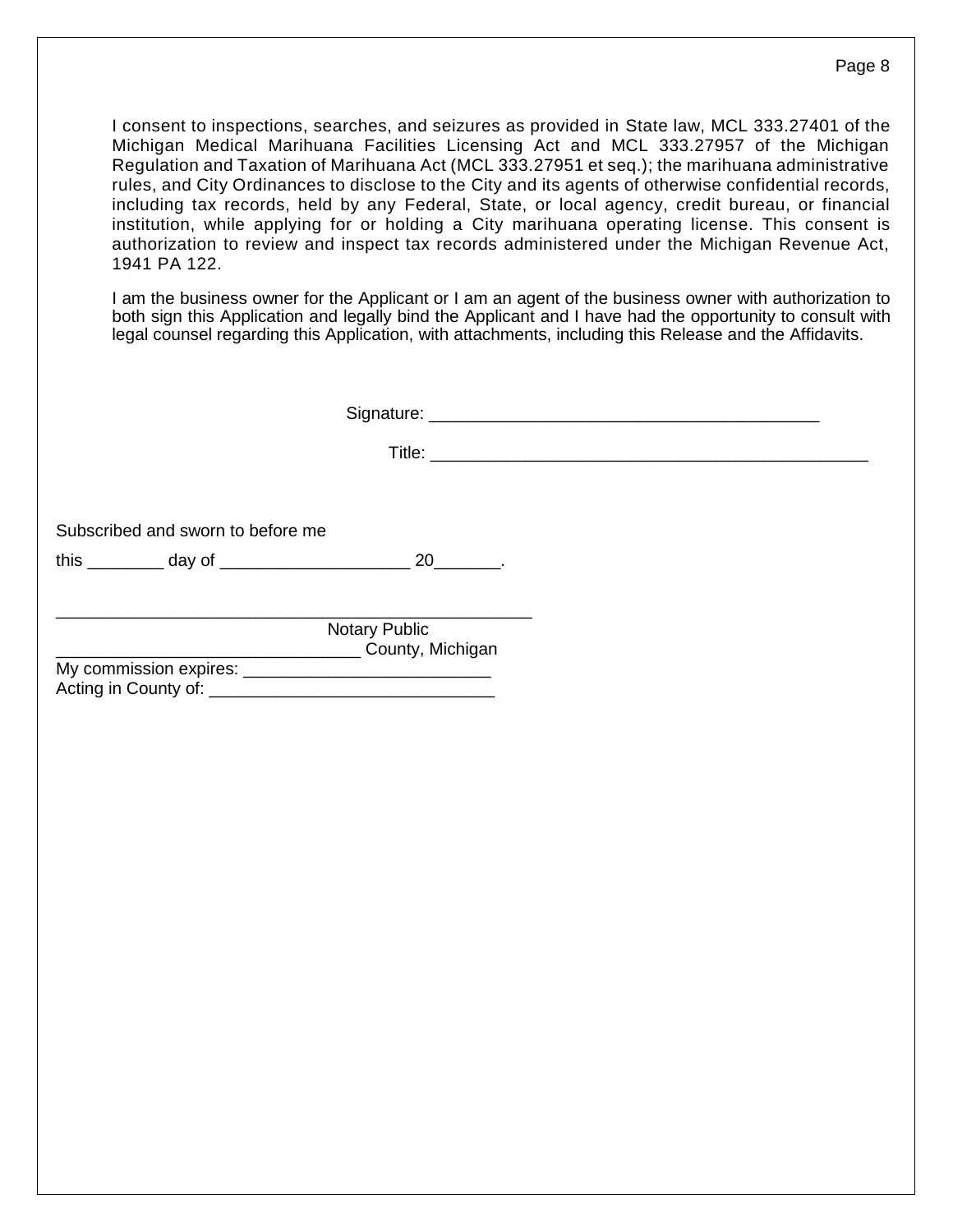

# **AFFIDAVIT OF COMPLIANCE**

| <b>STATE OF MICHIGAN</b>                                                                                                   |  |  |  |  |
|----------------------------------------------------------------------------------------------------------------------------|--|--|--|--|
| SS.<br>COUNTY OF <b>EXAMPLE STATE</b>                                                                                      |  |  |  |  |
|                                                                                                                            |  |  |  |  |
| being first duly sworn, deposes and states that he/she is the<br>[NAME]                                                    |  |  |  |  |
|                                                                                                                            |  |  |  |  |
| states that the business and/or he/she as the applicant does not owe any fines, costs, taxes, or other debts               |  |  |  |  |
| to the City of Warren or the 37 <sup>th</sup> District Court. Deponent further states that no owner or employee associated |  |  |  |  |
| with the marihuana establishment is employed by the City of Warren or any other government agency.                         |  |  |  |  |
| Deponent further states that the proposed location is a property where the Marihuana Business is permitted                 |  |  |  |  |
| to operate by the Warren Zoning Ordinance.                                                                                 |  |  |  |  |
|                                                                                                                            |  |  |  |  |
|                                                                                                                            |  |  |  |  |
|                                                                                                                            |  |  |  |  |
|                                                                                                                            |  |  |  |  |
| The foregoing instrument was acknowledged before me on ___________<br>[DATE]                                               |  |  |  |  |
|                                                                                                                            |  |  |  |  |
| on behalf of the __                                                                                                        |  |  |  |  |
| [BUSINESS NAME]                                                                                                            |  |  |  |  |
| Notary Public<br>County, Michigan                                                                                          |  |  |  |  |
| My commission expires:<br>My commission expires:                                                                           |  |  |  |  |
|                                                                                                                            |  |  |  |  |
|                                                                                                                            |  |  |  |  |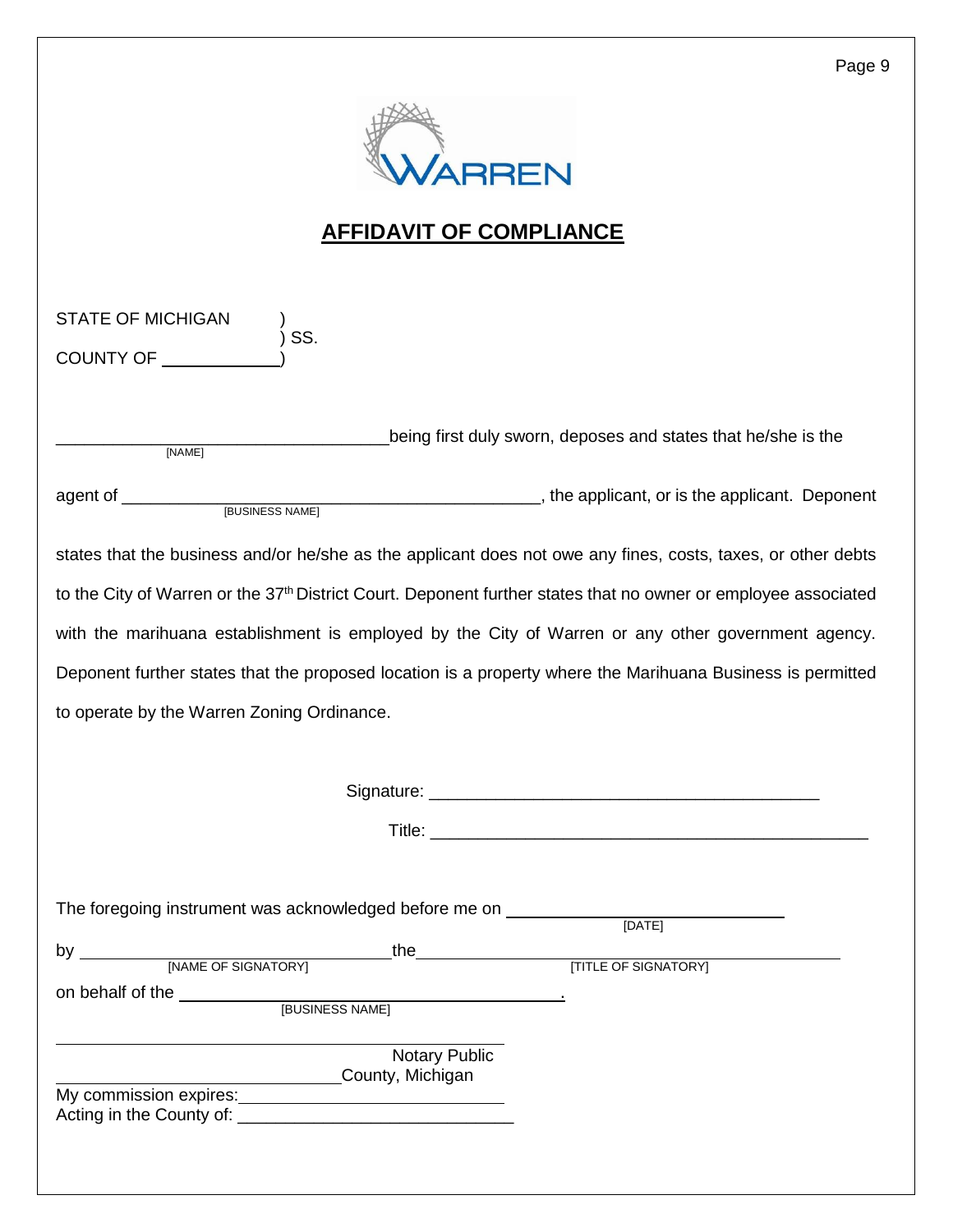|                                                                              |                                                   | Page 10                                                                                                        |
|------------------------------------------------------------------------------|---------------------------------------------------|----------------------------------------------------------------------------------------------------------------|
|                                                                              | ARREN                                             |                                                                                                                |
|                                                                              | <b>CONSENT TO SEARCH</b><br><b>BUSINESS OWNER</b> |                                                                                                                |
| <b>STATE OF MICHIGAN</b><br>SS.<br><b>COUNTY OF</b>                          |                                                   |                                                                                                                |
|                                                                              |                                                   | being first duly sworn, deposes and states that                                                                |
| (APPLICANT)                                                                  |                                                   | he/she is applying for a Municipal License from the City of Warren to operate a marihuana establishment at:    |
|                                                                              | (ADDRESS OF THE PROPERTY)                         |                                                                                                                |
|                                                                              |                                                   | Deponent states that he/she is the business owner/agent of the business owner. Deponent further states that    |
|                                                                              |                                                   | he/she consents to the Warren Building Division, Assessing Department, Police Department, and Fire             |
|                                                                              |                                                   | Department inspecting all real and personal property (including logbooks, other business records, and security |
| camera footage) associated with the marihuana establishment described above. |                                                   |                                                                                                                |
|                                                                              |                                                   |                                                                                                                |
|                                                                              |                                                   |                                                                                                                |
| Subscribed and sworn to before me                                            |                                                   |                                                                                                                |
|                                                                              |                                                   |                                                                                                                |
|                                                                              | <b>Notary Public</b><br>County, Michigan          |                                                                                                                |
|                                                                              |                                                   |                                                                                                                |